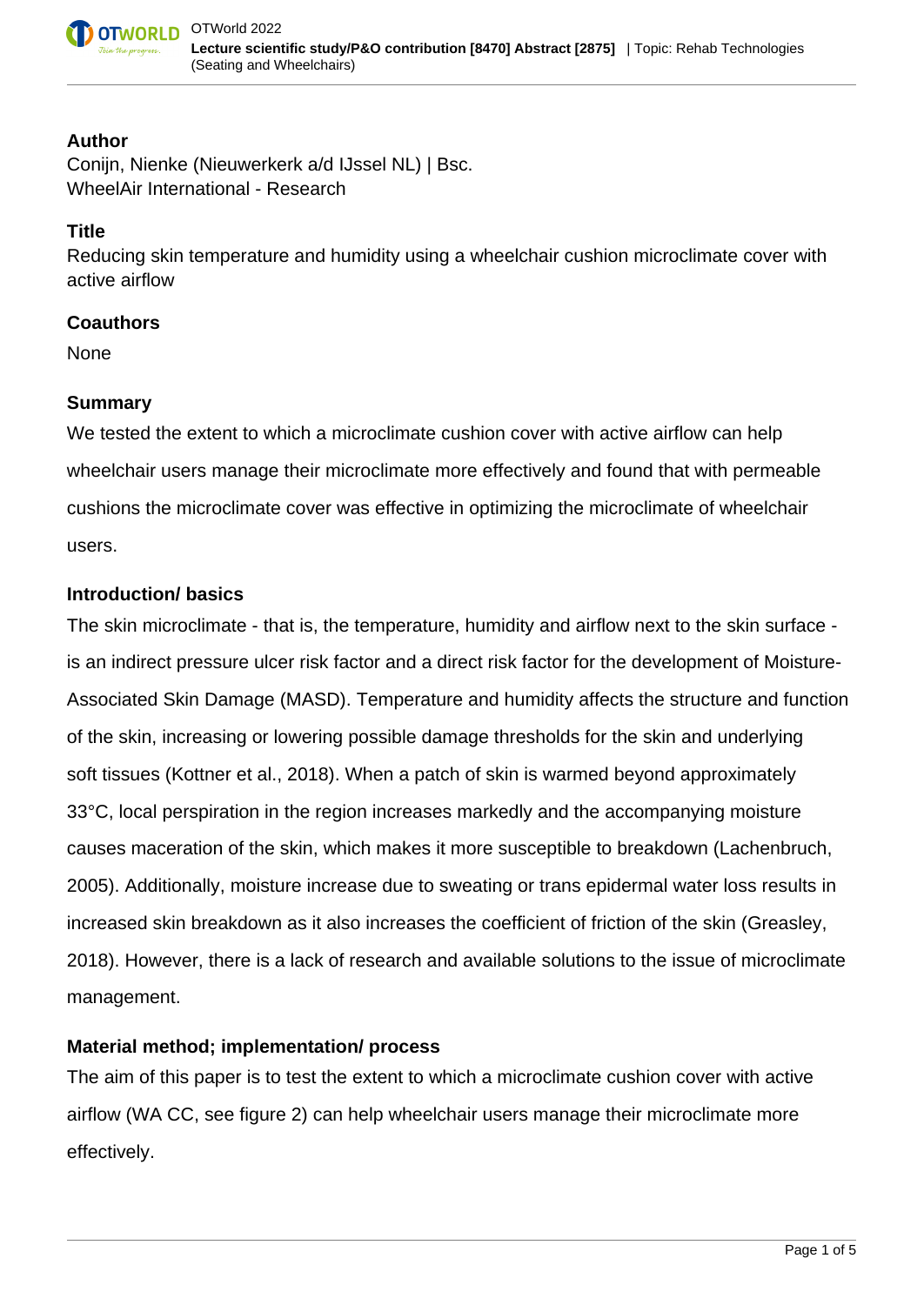Using a modified ISO 16840-11 testing standard, we tested the WA CC on nine different popular wheelchair cushions. With the help of two iButton sensors (see figure 1 for placement) temperature and relative humidity levels between the seat and the client are measured every 30 seconds over a two-hour period. All tests were performed with one able-bodied male participant (197cm; 27-years-old; 115kg). The participant was instructed not to perform any movements during the time of the measurement that would lead to a lifting of the buttocks off the support. The results of the WA CC tests were compared to those when using the cushion brand's standard cover. All tests were performed in a small room in which the temperature and relative humidity are kept as constant as possible.

#### **Results**

Overall, the tests show that the WA CC is effective in reducing both relative humidity (mean reduction of 12.3%) and temperature (mean reduction of 2.3°C) significantly over a sustained period of two hours for eight out of nine cushion types tested. The mean temperature for these eight cushions is 31.75°C, the mean relative humidity is 47.6%. The only cushion for which the WA CC failed to reduce temperature and relative humidity more than the standard ownbrand cover was a non-permeable inflatable air cell cushion (mean increase of 1°C and 4.5%). The environmental temperature was  $23.8^{\circ}$ C ( $\pm$ 1.3°C) and environmental humidity was 40.7%  $(\pm 12.7\%)$ .

The best results were found for the cushions which were the most permeable; a single-density foam, lattice honeycomb and an air & moisture permeable compartmented air cells cushion. One interesting finding was the interconnected neoprene air cells cushion, which is a nonpermeable cushion, still the microclimate cover had some effect, to amplify this effect drainage holes were made in the base of this cushion, in between the interconnected neoprene air cells. This resulted in a cushion that was air and moisture permeable, and with the microclimate cover the mean temperature could be decreased with 1.4°C and the relative humidity with 28.9%.

# **Discussion/ conclusion; conclusion for the practice**

This gives an indication of the dissipating temperature, perspiration and moisture levels that can be achieved when using the microclimate cover with active airflow and how it could help prevent the formation of pressure ulcers by reducing the skin temperature and skin surface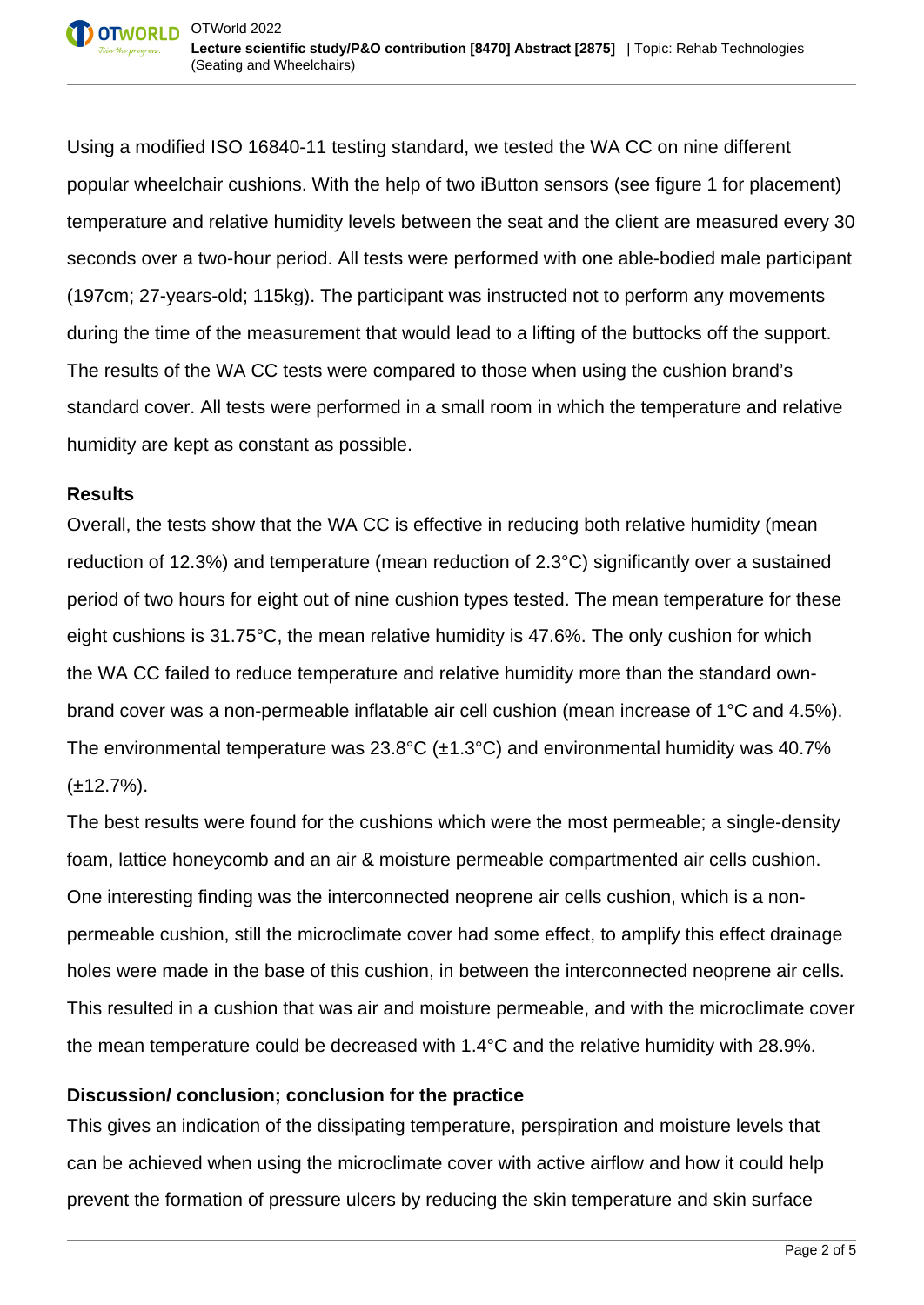humidity. The mean temperature for the cushions which are permeable are below the crucial threshold of 33°C. And the relative humidity was also a lot lower, which prevents maceration of the skin. Overall the microclimate cover prevented a rise of relative humidity compared to the start values. For the temperature it depended on the cushion tested, but in all cushions a stable state was reached and further increase in temperature was avoided. Depending on the clients needs it's worth looking at the type of cushion that is prescribed, because some cushions give better microclimate results then others, and the microclimate cover is more effective with some cushions then in others. Overall, we can state that the microclimate cover is effective in lowering the temperature and relative humidity next to the skin of a wheelchair user. More research needs to be done to look at the clinical effects of these findings.

#### **References**

Greasley, S,. (2018) Reducing temperature at the seat-patient interface in carved foam seating. Department of Medical Engineering and Physics, King's College London. Kottner, J., Black, J., Call, E., Gefen, A., Santamaria, N. (2018) Microclimate: A critical review in the context of pressure ulcer prevention. Clinical Biomechanics, 59, 61-70. Doi: 10.1016/ j.clinbiomech.2018.09.010

Lachenbruch C. (2005) Skin cooling surfaces: Estimating the importance of limiting skin temperature. Ostomy Wound Manage, 51(2):70-79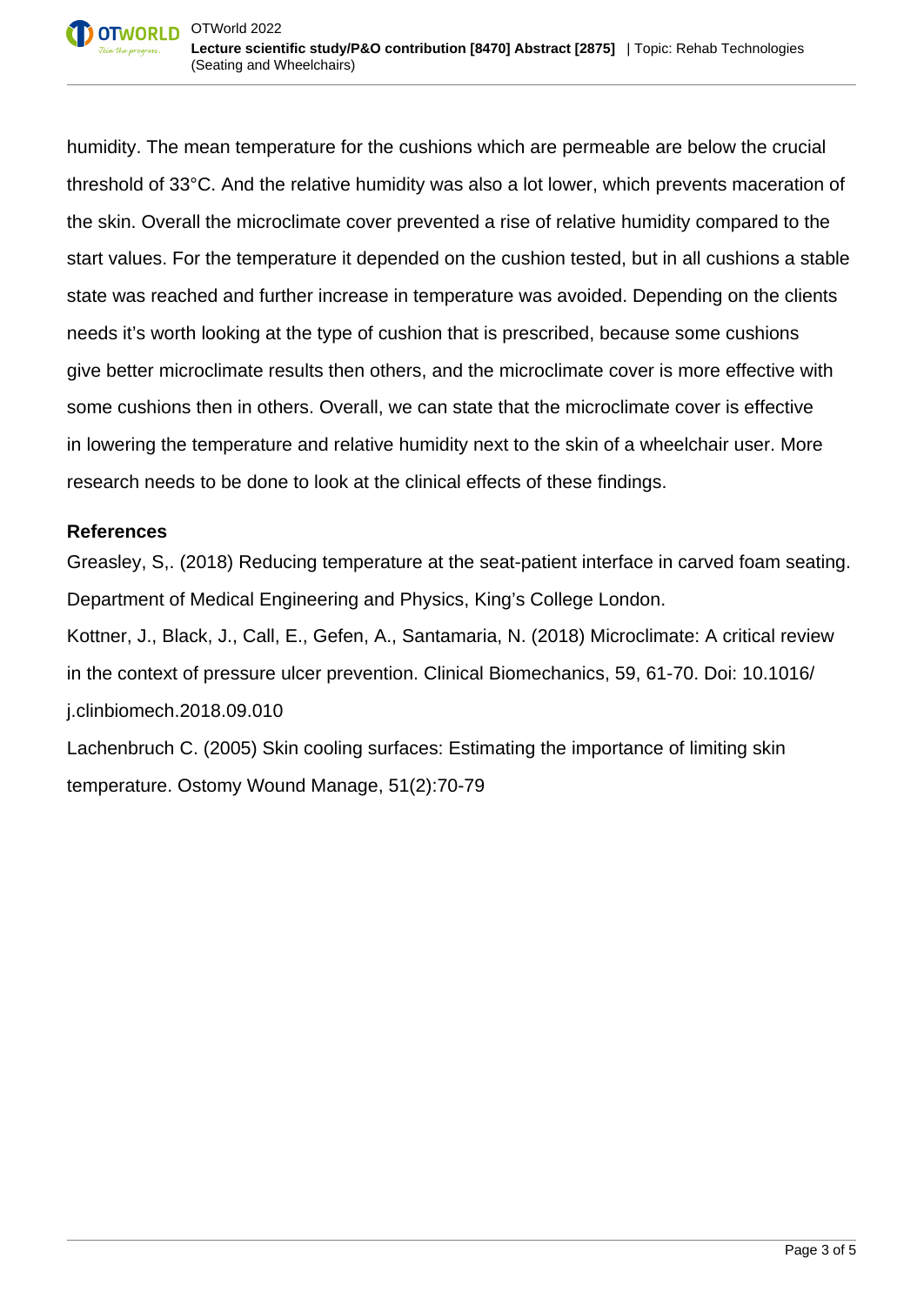

## **Image:** OTworld Figure 1 iButton placement\_242.png



| Sensor<br>Number | $^{\prime\prime}$ loc<br>(mm) | ' loc<br>(mm) | Sensor location by rows and columns of holes<br>(from top left corner) |  |  |  |
|------------------|-------------------------------|---------------|------------------------------------------------------------------------|--|--|--|
| S1               | -55                           | 130           | Row 9, Column 3,5                                                      |  |  |  |
| S2               |                               | 175           | Row 6,5, Column 6,5                                                    |  |  |  |

Figure 1. The two iButtons used to log temperature and relative humidity were stitched onto the top of the seat cover at marks S1 and S2 in the figure above. This configuration derives from the ISO 16840-11 procedure.

# **Image:** OTworld Figure 2 - WheelAir Cushion Cover\_243.png